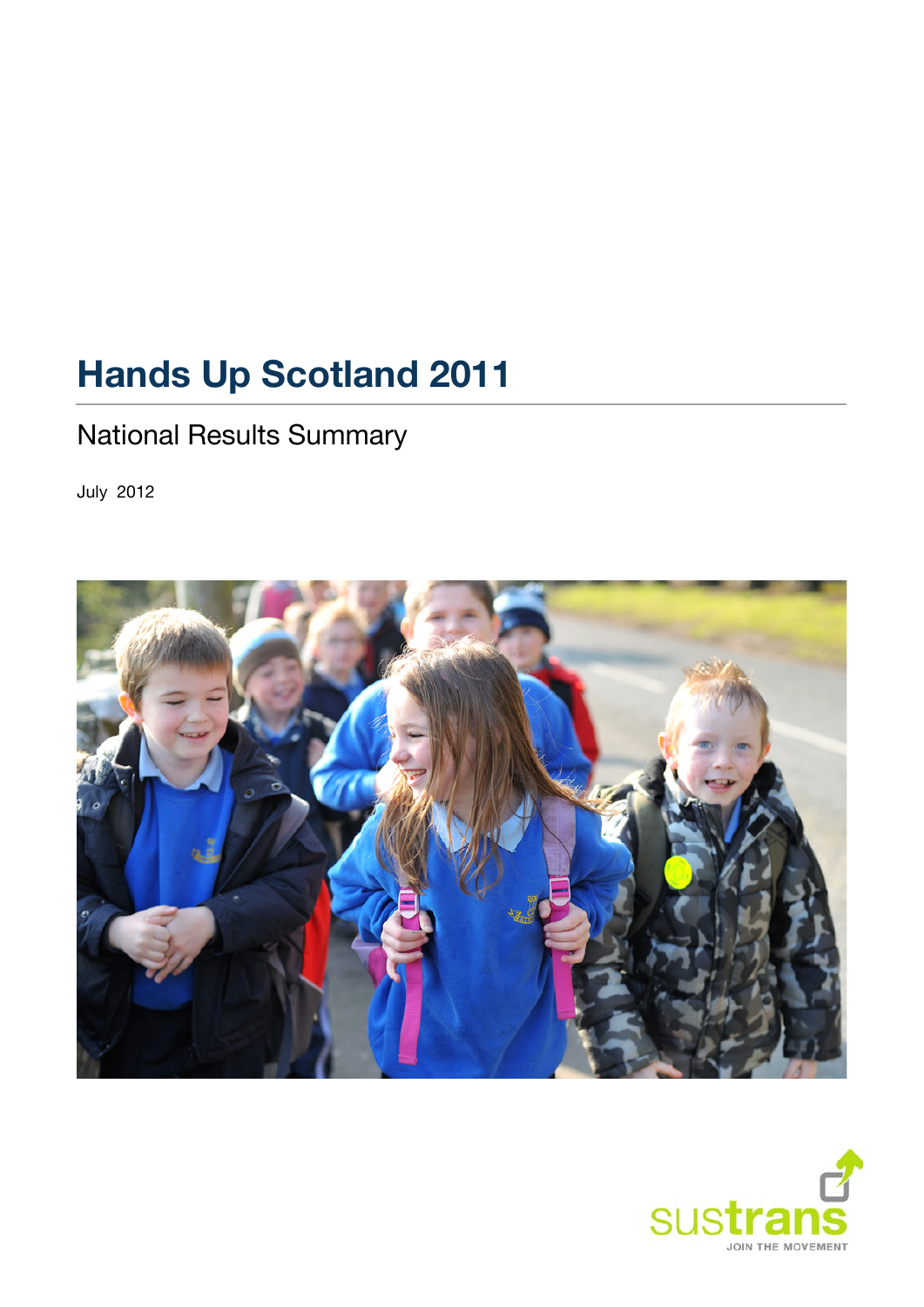#### **About Sustrans**

Sustrans makes smarter travel choices possible, desirable and inevitable. We're a leading UK charity enabling people to travel by foot, bike or public transport for more of the journeys we make every day. We work with families, communities, policy-makers and partner organisations so that people are able to choose healthier, cleaner and cheaper journeys, with better places and spaces to move through and live in.

It's time we all began making smarter travel choices. Make your move and support Sustrans today. [www.sustrans.org.uk](http://www.sustrans.org.uk/) 

Head Office **Sustrans** 2 Cathedral Square College Green Bristol BS1 5DD

© Sustrans [July](#page-0-0) [2012](#page-0-0)  Registered Charity No. 326550 (England and Wales) SC039263 (Scotland) VAT Registration No. 416740656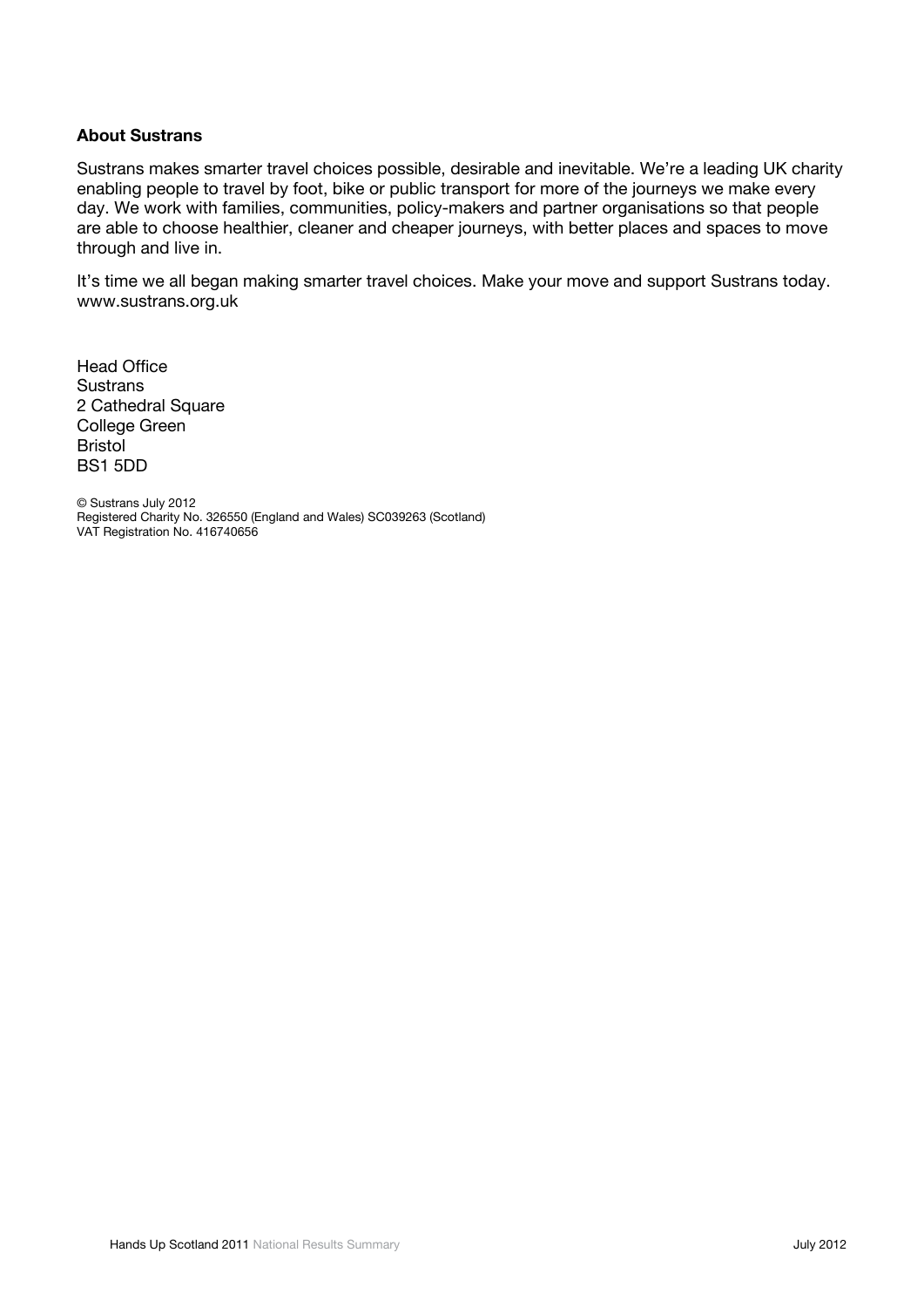# **Table of contents**

| $\mathbf 1$    |  |
|----------------|--|
|                |  |
|                |  |
|                |  |
|                |  |
|                |  |
|                |  |
| $\overline{2}$ |  |
|                |  |
| 3              |  |
|                |  |
|                |  |
|                |  |
| 4              |  |
|                |  |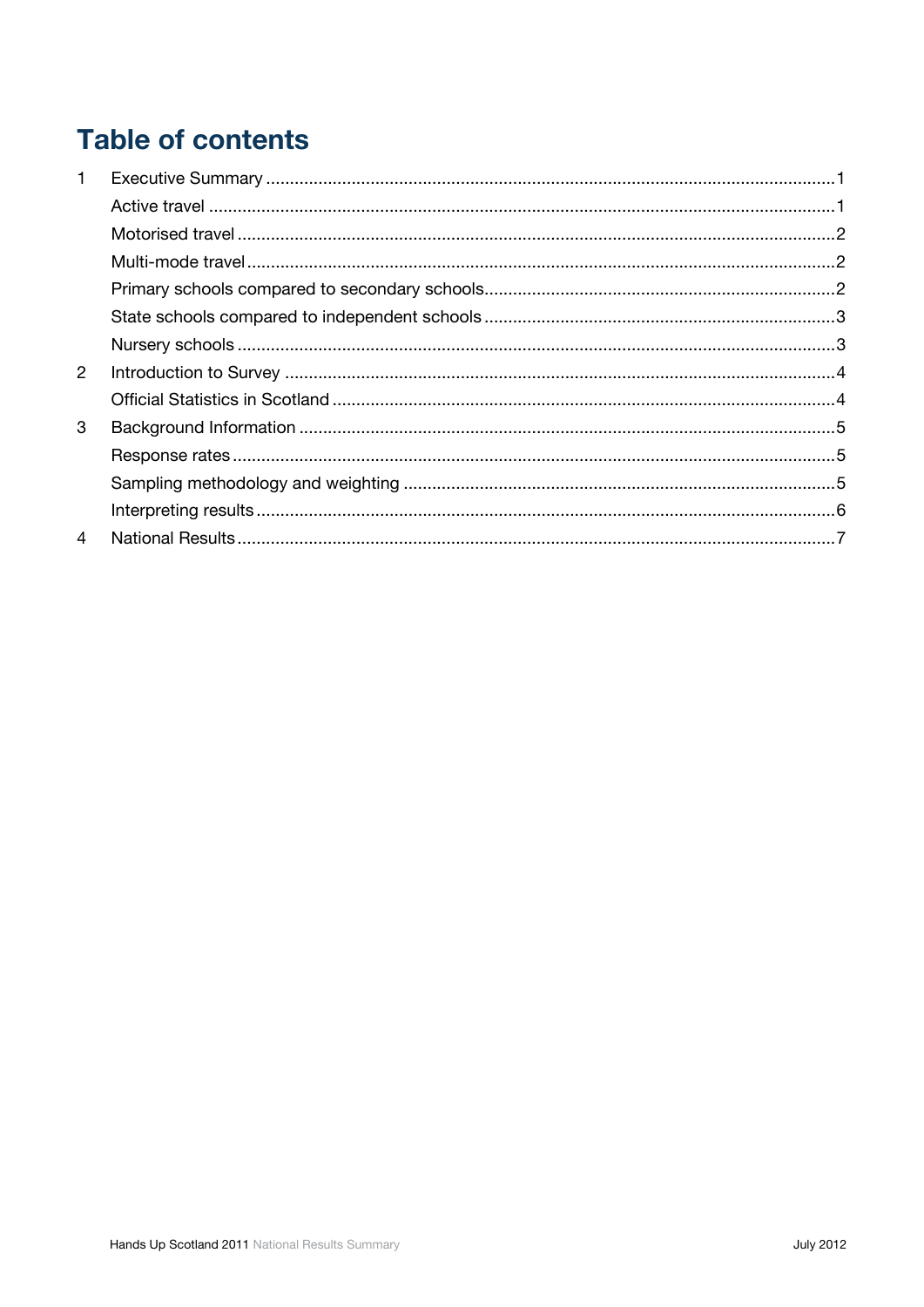# <span id="page-3-0"></span>**1 Executive Summary**

This report presents the national level data from the 2011 Hands Up Scotland Survey. It is accompanied by an Excel appendix document which presents the data at a national and local authority level and is available from [Sustrans' Research and Monitoring Unit](http://www.sustrans.org.uk/resources/research-and-monitoring/evidence-for-sustrans-work/working-with-young-people)<sup>[1](#page-3-2)</sup>. Hands Up Scotland is the largest national dataset in Scotland designed to look at mode of transport to school across the country. The survey is funded by Transport Scotland and delivered by Sustrans in partnership with Scottish local authorities. Hands Up Scotland was first delivered in 2008 and is repeated annually. In each year the question 'How do you normally travel to school?' is asked.

2011 is the first year in which Hands Up Scotland has been produced as Official Statistics in Scotland.



#### **Chart 1-1 Travel modes at a national level, excluding nursery schools (2011)**

#### <span id="page-3-1"></span>**Active travel**

49.9% of pupils surveyed in 2011 said that they normally travel to school in an active way without any form of motorised transport (walking, cycling, using a scooter or skate board):

- Walking was the most frequent form of travel with 45.9% of pupils saying that they normally walk to school [Table 4-3, Chart1-1]
- 3.0% of pupils said they normally travel to school by bicycle and 1.0% said that they normally scoot or skate to school ITable 4-3, Chart 1-11

<span id="page-3-2"></span><sup>1</sup> http://www.sustrans.org.uk/resources/research-and-monitoring/evidence-for-sustrans-work/working-with-young-people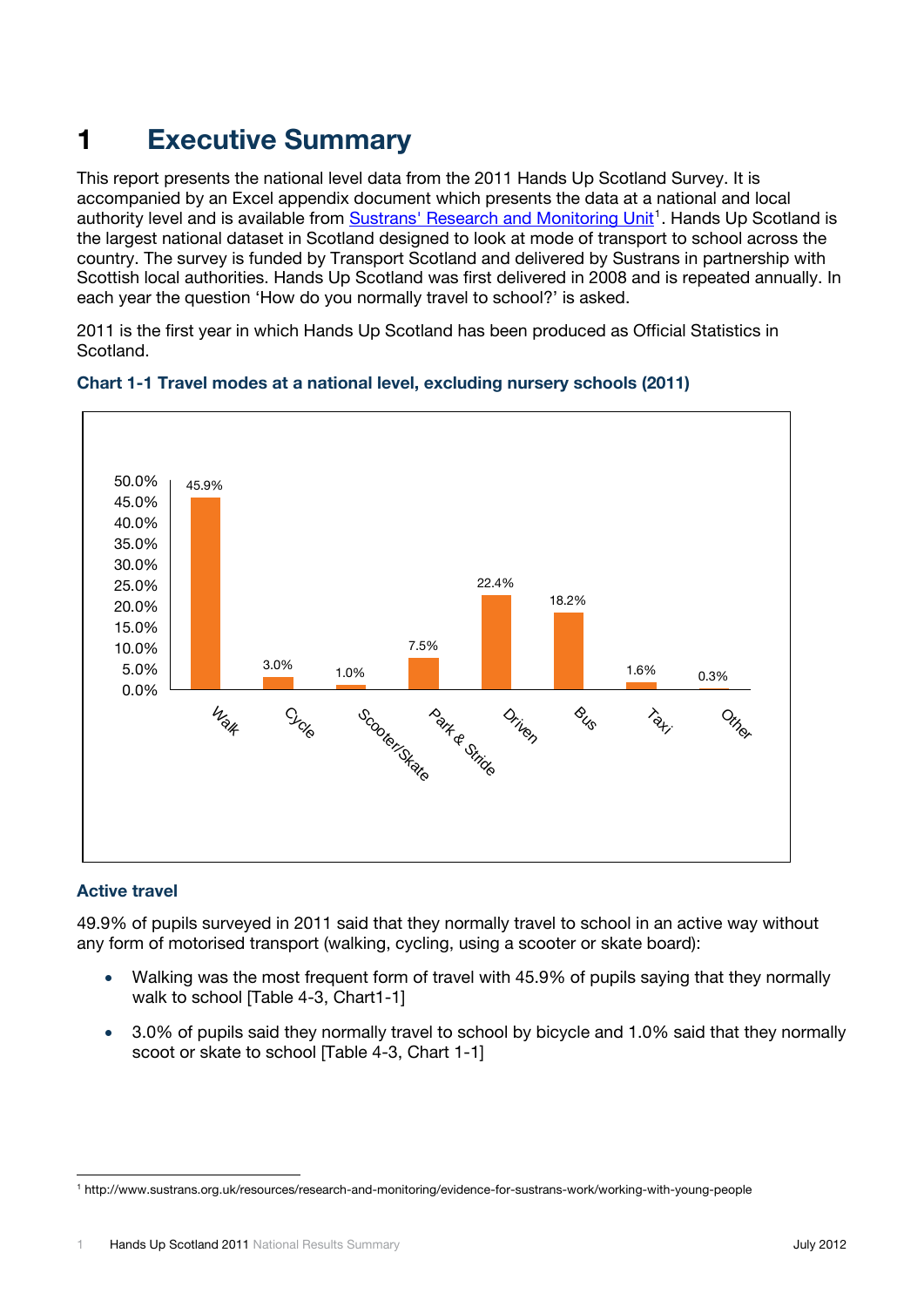#### <span id="page-4-0"></span>**Motorised travel**

42.2% of pupils surveyed in 2011 said that they normally travel to school using only a form of motorised transport:

- 22.4% of pupils said that they are normally driven to school [Table 4-3, Chart 1-1]
- 18.2% of pupils said that they normally take the bus to school [Table 4-3, Chart 1-1]
- 1.6% said that they normally travel to school by taxi [Table 4-3, Chart 1-1]

#### <span id="page-4-1"></span>**Multi-mode travel**

In addition to those travelling solely by an active *or* motorised mode of travel to school, 7.5% of pupils said that they normally park and stride to school (i.e. they are driven part of the way to school by car and walk the rest of the way) [Table 4-3, Chart 1-1]

#### <span id="page-4-2"></span>**Primary schools compared to secondary schools**

54.3% of primary school pupils said that they normally travel to school actively, compared to 43.3% of secondary school pupils:

- 48.8% of primary schools pupils said they normally walk to school compared to 41.8% of secondary school pupils [Table 4-4]
- 4.0% of primary school pupils said they normally cycle to school compared to 1.3% of secondary school pupils [Table 4-4]
- 1.5% of primary school pupils said they scoot or skate to school compared to 0.2% of secondary school pupils [Table 4-4]

Car use decreases from primary to secondary school, with increased use of public transport among secondary school pupils:

- 26.6% of primary school pupils surveyed in 2011 said they normally travel to school by car compared to 15.3% of secondary school pupils [Table 4-4]
- 35.5% of secondary school pupils said they normally travel to school by bus compared to 7.7% of primary school pupils [Table 4-4].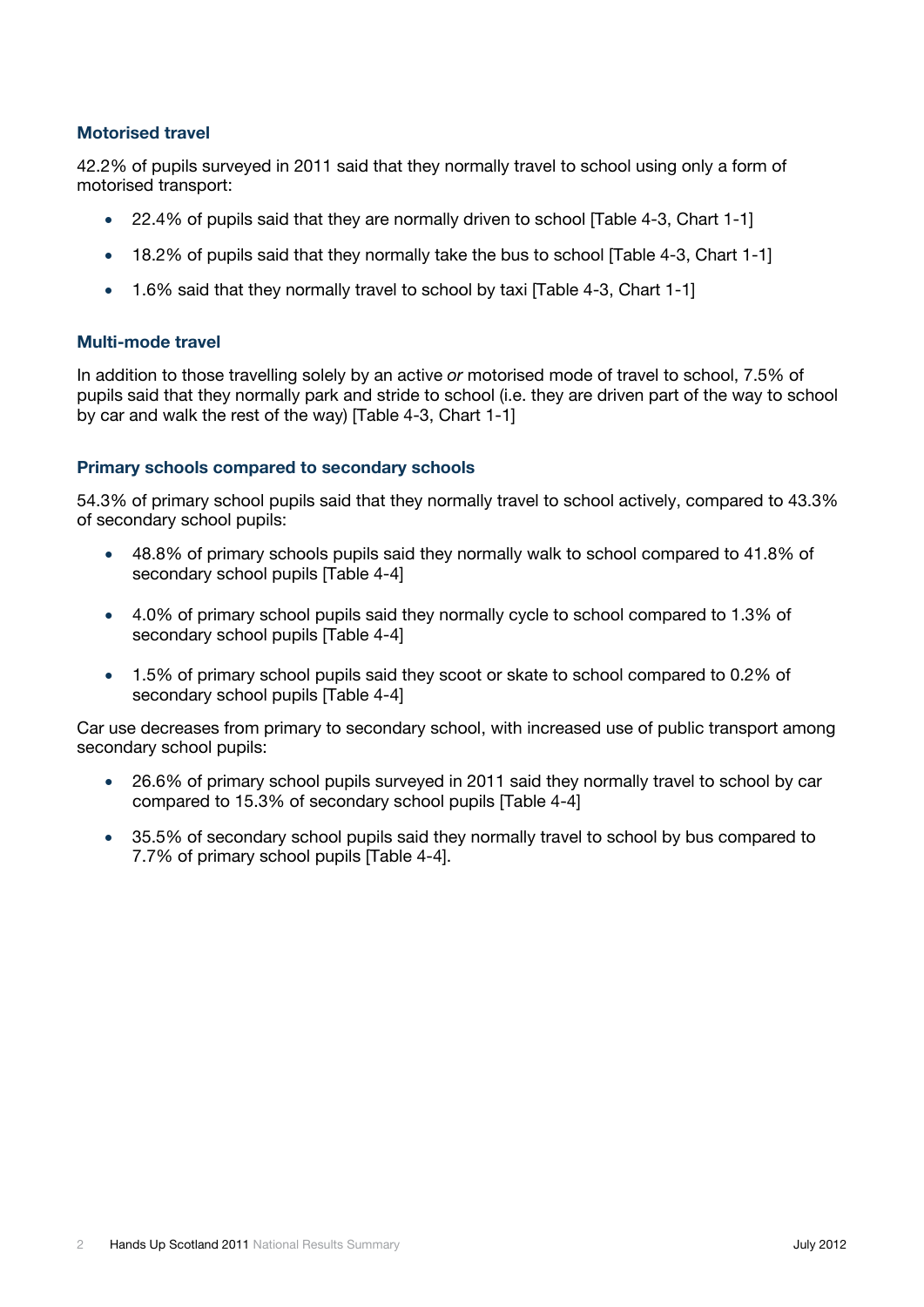#### <span id="page-5-0"></span>**State schools compared to independent schools**

Independent school pupils are less likely to travel to school in an active way than those in state  $\sf{schools}^2$  $\sf{schools}^2$ :

- 18.2% of independent school pupils surveyed in 2011 said that they normally walk to school compared to 46.2% of state school pupils
- 0.3% of independent school pupils said they normally cycle to school, compared to 3.0% of state school pupils
- 0.1% of independent school pupils said they normally scoot or skate to school, compared to 1.0% of state school pupils

A higher proportion of independent school pupils than state school pupils use motorised transport to travel to school:

- 45.9% of independent school pupils surveyed in 2011 said they normally travel to school by car compared to 22.4% of state school pupils
- 30.2% of independent school pupils said they normally travel to school by bus, compared to 18.1% of state school pupils

#### <span id="page-5-1"></span>**Nursery schools**

Nursery school pupils are more likely to travel to school by motorised transport than travel to school actively:

- 50.1% of nursery school pupils were reported as normally travelling to school solely by motorised transport (46.4% travel by car, 3.0% travel by bus and 0.7% travel by taxi [Table 4-4]
- 45.1% of nursery school pupils were reported as normally travelling to nursery school actively without any form of motorised transport (41.6% walk, 1.8% cycle and 1.7% scoot or skate) [Table 4-4]
- In addition to this, 4.3% of nursery school pupils were reported as normally travelling to school by park and stride [Table 4-4].

For more information on any aspect of Hands Up Scotland please contact Sustrans' Research and Monitoring Unit: [SCYPmonitoring@sustrans.org.uk](mailto:matthew.dawes@sustrans.org.uk). A technical report is available on request.

<span id="page-5-2"></span> $\overline{2}$ <sup>2</sup> State school results have been calculated using the 'primary school' and 'secondary school' results presented in table 4-4. As no data was collected from independent SEN schools, no SEN school results have been included in the comparison between state school and independent school results as this would not be comparable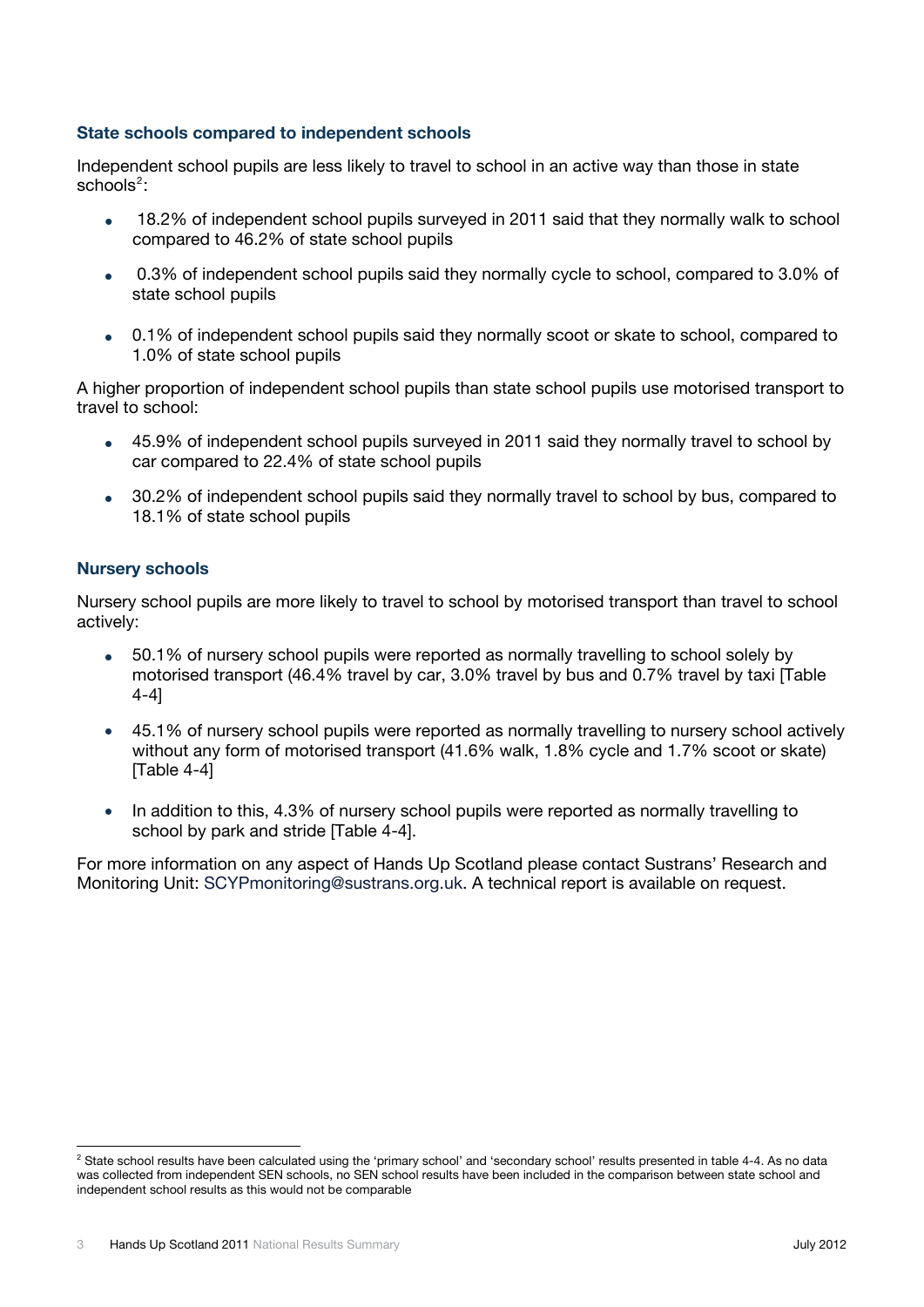### <span id="page-6-0"></span>**2 Introduction to Survey**

The Hands Up Scotland Survey is the largest national dataset to look at mode of travel to school across Scotland. The Survey is funded by Transport Scotland and is a joint project between Sustrans and Scottish local authorities. The Survey was first conducted in 2008 in partnership with School Travel Coordinators across Scotland. The process has been repeated in 2009, 2010 and 2011 using the same methodology. Assuming Hands Up Scotland continues in future years we will be able to plot trends in the travel behaviours of Scottish school pupils over time.

The Hands Up Scotland Survey runs on an annual basis in the autumn of each year. Data collection is conducted by schools, instructed by their local authority officer, with support from Sustrans. In 2011 data collection took place between the 12th and 16th September (the same week as the 2008, 2009 and 2010 surveys). The question asked in the Hands Up Scotland Survey is, 'How do you normally travel to school?', with the following response options: Walk, Cycle, Scooter/Skate, Park and Stride (driven part of the way by car and walk the rest), Driven, Bus, Taxi and Other. Completed forms are returned by the school to their local authority officer, who collates school-level datasets and returns the data to Sustrans. Overall collation, analysis and reporting is conducted by Sustrans' Research and Monitoring Unit.

#### **Official Statistics in Scotland**

<span id="page-6-1"></span>2011 is the first year in which Hands Up Scotland has been produced as Official Statistics in Scotland. Official Statistics in Scotland are produced by the Scottish Government, Crown Bodies and a number of other public bodies named by Parliamentary Order. The primary aim of official statistics in Scotland is to provide an accurate, up-to-date, comprehensive and meaningful picture of the economy and society to support the formulation and monitoring of economic and social policies by government and others<sup>[3](#page-6-2)</sup>. A Parliamentary Order was passed designating Sustrans as Official Statistics Providers as of 1<sup>st</sup> June 2012.

<span id="page-6-2"></span><sup>-&</sup>lt;br>3 http://www.scotland.gov.uk/Topics/Statistics/About/NatStats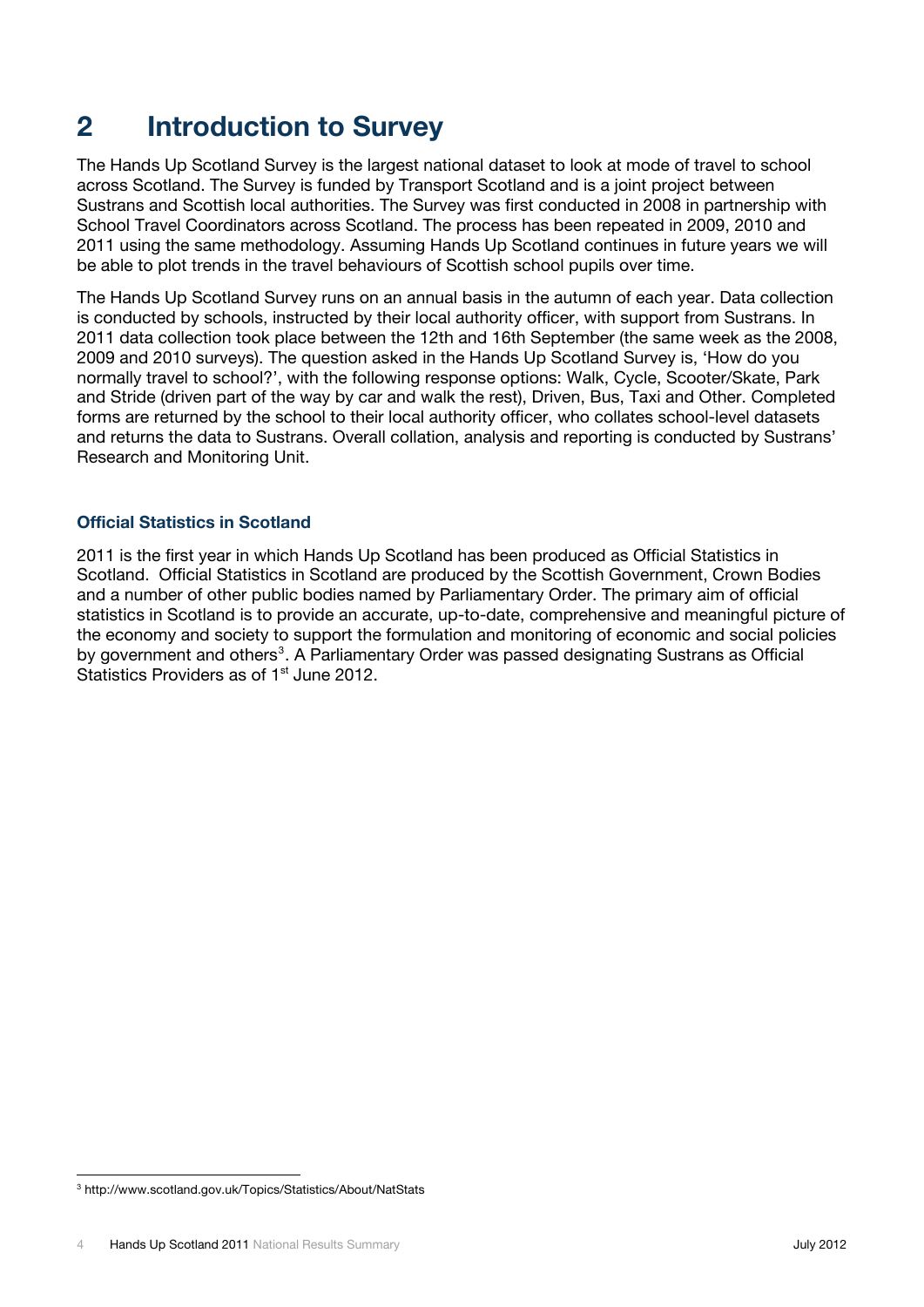## <span id="page-7-0"></span>**3 Background Information**

#### <span id="page-7-1"></span>**Response rates**

- All local authorities are invited to take part in Hands Up Scotland. In 2011, all 32 local authorities in Scotland participated and the total sample comprised of 427,104 primary, secondary, independent and SEN pupils (from 1,893 schools<sup>[4](#page-7-3)</sup>) across Scotland. This compares to: 32 local authorities in 2010 (439,401 pupils from 1,987 schools); 31 local authorities in 2009 (415,804 pupils from 1,939 schools); and 29 local authorities in 2008 (396,377 pupils from 1,824 schools) [Table 4-1]
- In 2011 there has been a marked increase in participation among nursery schools. No nursery schools were approached in the first Hands Up Scotland in 2008. Since then, a concerted effort has been made to increase participation among nursery schools. In 2011, the nursery school sample comprised of 14,038 pupils (from 423 nursery schools) across Scotland. This compares to: 13,349 pupils (from 387 nursery schools) in 2010 and 7,999 pupils (from 238 nursery schools) in 2009
- One notable decrease in response rate in 2011 was among schools in Glasgow City. Here, response rates reduced from 33,120 pupils in 2008, 30,214 pupils in 2009 and 28,179 pupils in 2010 to 11,328 pupils in 2011. It is not possible to say with certainty why the response was lower in 2011, although factors including the merging of schools within Glasgow may have impacted on delivery
- Response rates as a percentage of the school roll have been calculated using the Scottish Government's school statistics. This is only available for state primary, secondary and SEN schools as the Scottish Government does not collect school roll data for independent or nursery schools. It is therefore not possible to calculate the response rates from pupils at these school types as a percentage of the equivalent national school roll [Table 4-1]
- The above limitation also applies at a local authority level [Table 1.2 of the Excel appendix]

#### <span id="page-7-2"></span>**Sampling methodology and weighting**

- It should be noted that weather conditions have an impact on travel choices. As the Hands Up Scotland Survey is carried out over a one week period, weather conditions may differ considerably from year to year. This has the potential to impact upon pupil travel behaviours, although the phrasing of the question – 'How do you normally travel to school?' – aims to overcome this limitation as much as possible
- As we do not record the names of respondents we do not know whether the same pupils are responding each year, and data is not weighted to take this (or the fact that the same schools may not respond each year) into account. This may impact upon results
- Whereas all primary and secondary school pupils are asked to respond to the Hands Up Scotland Survey themselves, due to the age of nursery school pupils, assistance is often provided to these pupils by a parent or guardian when responding to the Survey

<span id="page-7-3"></span><sup>4</sup> Not including nursery schools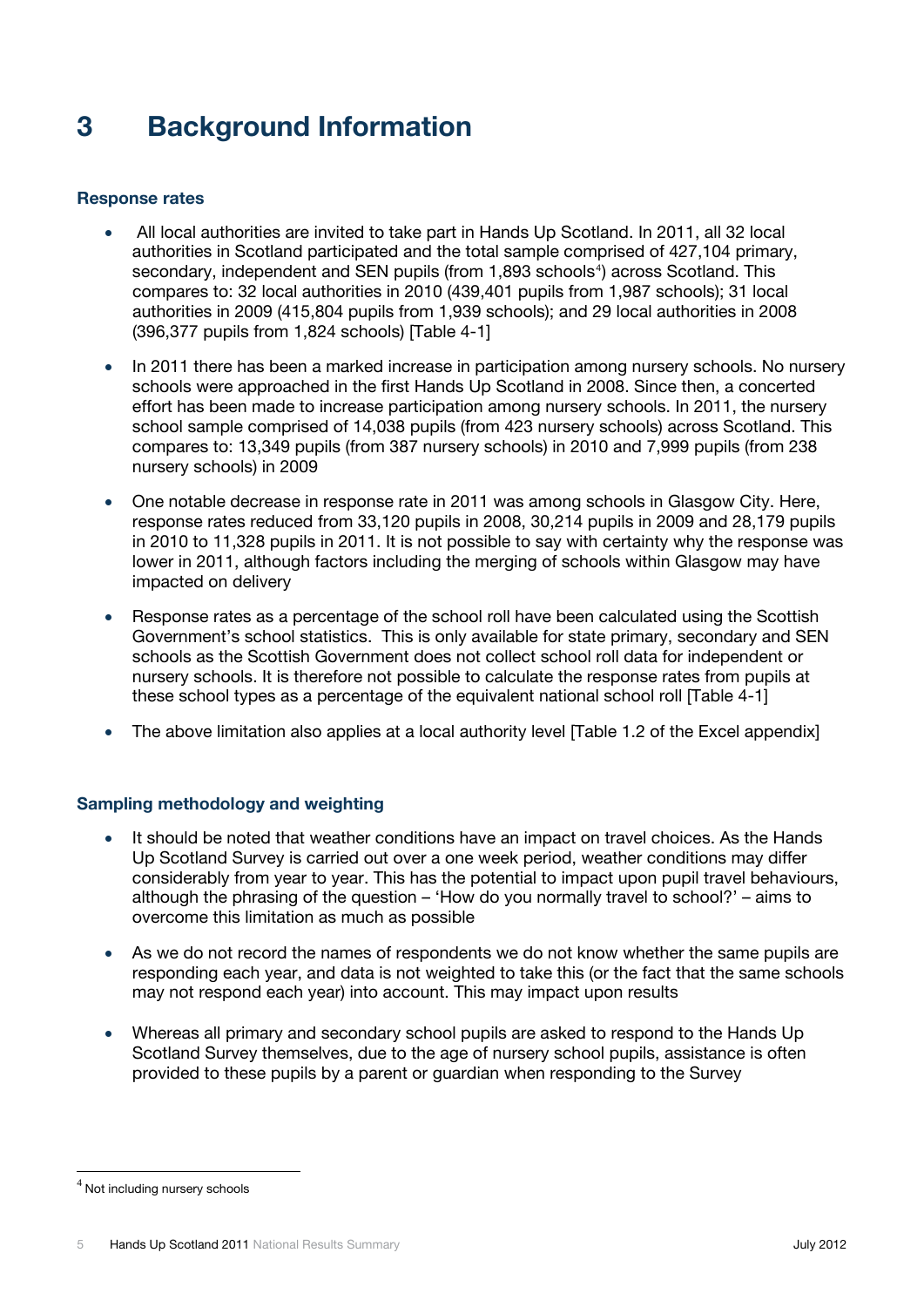#### <span id="page-8-0"></span>**Interpreting results**

- Due to the unique structure of nursery schools, nursery data is presented separately throughout this report, and has not been included in the overall data at the national and local authority level. Independent school data is, however, amalgamated into the overall data, other than in the sample size tables, as noted above
- All 'primary school' and 'secondary school' results are comprised of results from state schools only. A separate breakdown of independent school results by year group is provided in table 4-5
- SEN data is from state SEN schools only. As we received no responses from independent SEN schools, the comparison between independent and state school results does not include results for SEN schools. Results presented in the executive summary for state schools have therefore been calculated using 'primary school' and 'secondary school' data
- Where the sample size is small (totalling less than 100), care should be taken when interpreting results. It should also be noted that there are instances where sample sizes are small due to the size of the local authority. Moreover, fields/local authorities with a small number of responses may see large changes in percentage between years
- Due to rounding, row percentages may not always add up to 100%
- Where a percentage represents a value of between one and four pupils, it has been replaced with an asterisk (\*) for data confidentiality purposes. Where data is missing/not available it has been replaced with a dash (-)
- Where a particular school type does not exist within a local authority (e.g. there are no SEN or independent schools), the data cells in the Excel appendix document have been greyed out
- Although the accompanying Hands Up Scotland 2011 Excel appendix document includes results from four consecutive years of Hands Up Scotland, due to the importance of considering broader factors such as national campaigns, changeable weather patterns and the impact of economic factors, it is important to avoid attempting to draw conclusions too soon by comparing year-on-year results. However, as the Hands Up Scotland continues to be delivered in future years we will be able to establish whether any trends are emerging over time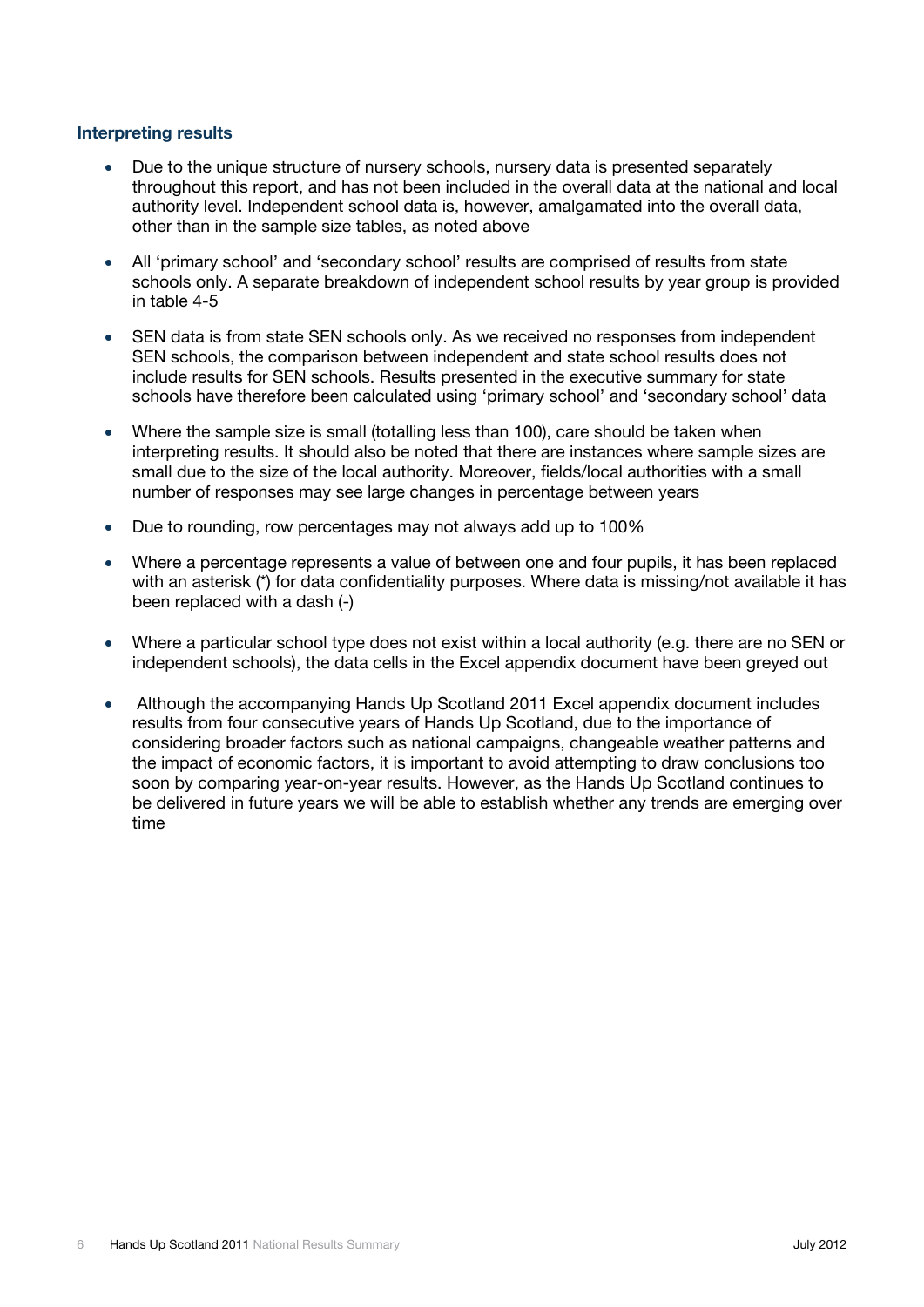## <span id="page-9-0"></span>**4 National Results**

The National Results presented in this report are accompanied by an Excel appendix document which presents Hands Up Scotland 2011 data at a national and local authority level (alongside Hands Up Scotland data from 2008 to 2010). This document is available from Sustrans' Research [and Monitoring Unit](http://www.sustrans.org.uk/resources/research-and-monitoring/evidence-for-sustrans-work/working-with-young-people)<sup>[5](#page-9-1)</sup>.

| <b>School Type</b>       | No. of respondents | % of Scottish school roll |  |  |  |  |
|--------------------------|--------------------|---------------------------|--|--|--|--|
| <b>Nursery</b>           | 14,038             |                           |  |  |  |  |
| <b>Primary</b>           | 266,013            | 72.7%                     |  |  |  |  |
| <b>Secondary</b>         | 157,579            | 53.1%                     |  |  |  |  |
| <b>SEN</b>               | 1,237              | 18.5%                     |  |  |  |  |
| Independent              | 2,275              |                           |  |  |  |  |
| All Schools <sup>6</sup> | 427,104            |                           |  |  |  |  |

#### **Table 4-1 National sample size (number of pupils responding to survey 2011)**

#### **Table 4-2 National sample size (number of schools responding to survey 2011)**

| <b>School Type</b>             | No. of schools<br>which received<br><b>Survey</b> | No. of schools<br>which returned<br>data | % of schools<br>which<br>returned data | No. of schools<br>with data split<br>by class | % of schools<br>with data<br>split by class |  |
|--------------------------------|---------------------------------------------------|------------------------------------------|----------------------------------------|-----------------------------------------------|---------------------------------------------|--|
| <b>Nursery</b>                 | 865                                               | 423                                      | 48.9%                                  | Not applicable                                |                                             |  |
| <b>Primary</b>                 | 2,081                                             | 1,593                                    | 76.5%                                  | 1,215                                         | 58.4%                                       |  |
| <b>Secondary</b>               | 366                                               | 257                                      | 70.2%                                  | 202                                           | 55.2%                                       |  |
| <b>SEN</b>                     | 117                                               | 35                                       | 29.9%                                  | 9                                             | 7.7%                                        |  |
| Independent                    | 24                                                | 8                                        | 33.3%                                  | 5                                             | 20.8%                                       |  |
| <b>All Schools<sup>4</sup></b> | 2,588                                             | 1,893                                    | 73.1%                                  | 1,431                                         | 55.3%                                       |  |

<sup>-&</sup>lt;br>5 http://www.sustrans.org.uk/resources/research-and-monitoring/evidence-for-sustrans-work/working-with-young-people 6

<span id="page-9-3"></span><span id="page-9-2"></span><span id="page-9-1"></span> $6$  Not including nursery schools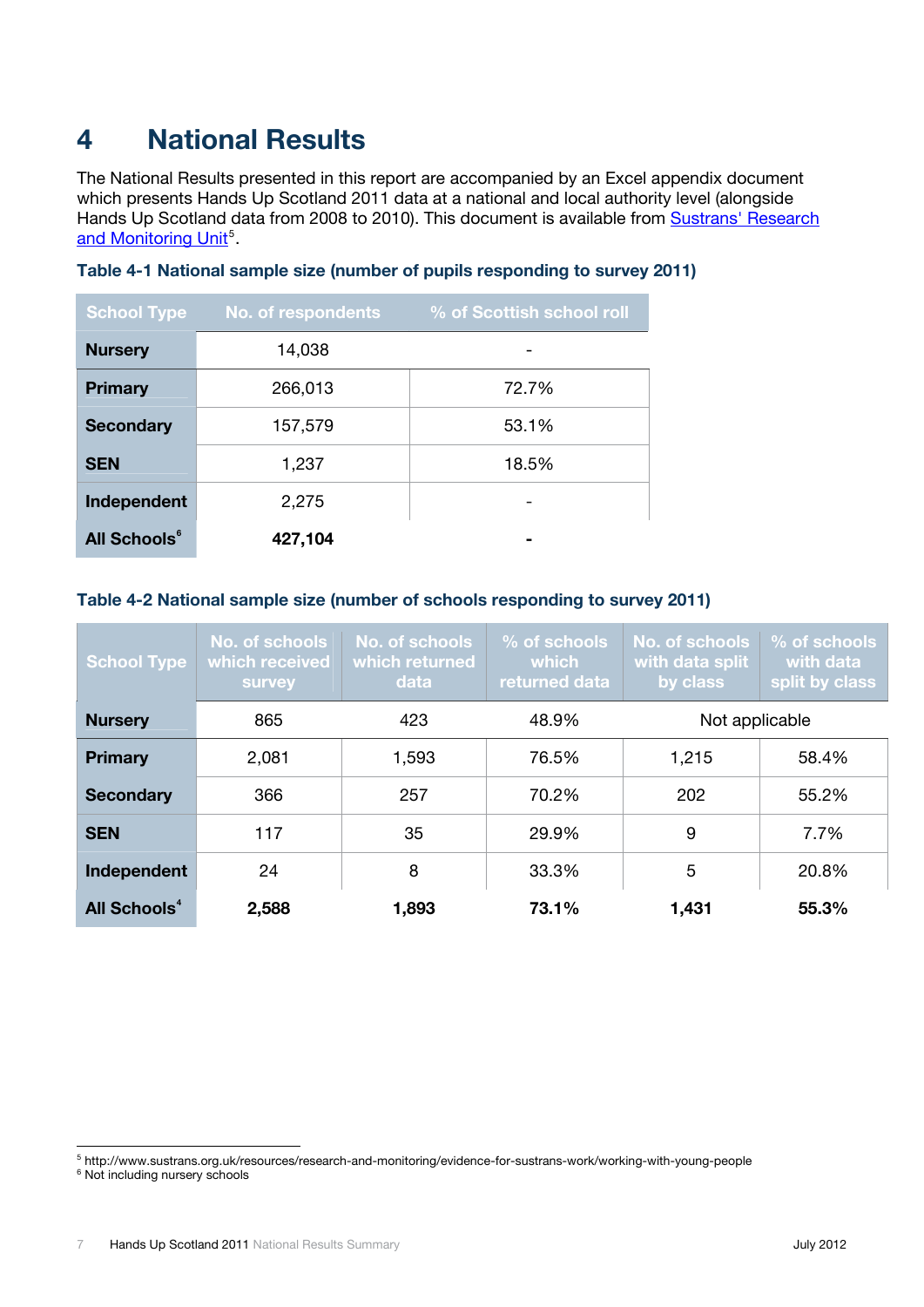#### **Table 4-3 Travel modes at a national level, excluding nursery schools (2011)**

|       |          | Walk Cycle Scooter/ Park & Driven Bus Taxi Other Total |  |  |                                                       |
|-------|----------|--------------------------------------------------------|--|--|-------------------------------------------------------|
| 45.9% | $ 3.0\%$ |                                                        |  |  | $1.0\%$   7.5%   22.4%   18.2%   1.6%   0.3%  427,104 |

#### **Table 4-4 Travel modes at a national level by school type (2011)**

| <b>School Type</b> | <b>Walk</b> | <b>Cycle</b> | <b>Scooter</b><br>/Skate | Park &<br><b>Stride</b> | <b>Driven</b> | <b>Bus</b> | <b>Taxi</b> | <b>Other</b> | <b>Total</b> |
|--------------------|-------------|--------------|--------------------------|-------------------------|---------------|------------|-------------|--------------|--------------|
| <b>Nursery</b>     | 41.6%       | 1.8%         | 1.7%                     | 4.3%                    | 46.4%         | 3.0%       | 0.7%        | 0.5%         | 14,038       |
| <b>Primary</b>     | 48.8%       | 4.0%         | 1.5%                     | 9.6%                    | 26.6%         | 7.7%       | 1.6%        | 0.2%         | 266,013      |
| <b>Secondary</b>   | 41.8%       | 1.3%         | 0.2%                     | 4.0%                    | 15.3%         | 35.5%      | 1.3%        | 0.6%         | 157,579      |
| <b>SEN</b>         | 2.4%        | $\star$      | 0.0%                     | $\star$                 | 4.8%          | 56.8%      | 34.6%       | 1.1%         | 1,237        |
| Independent        | 18.2%       | 0.3%         | $\star$                  | 3.9%                    | 45.9%         | 30.2%      | $\star$     | 1.1%         | 2,275        |